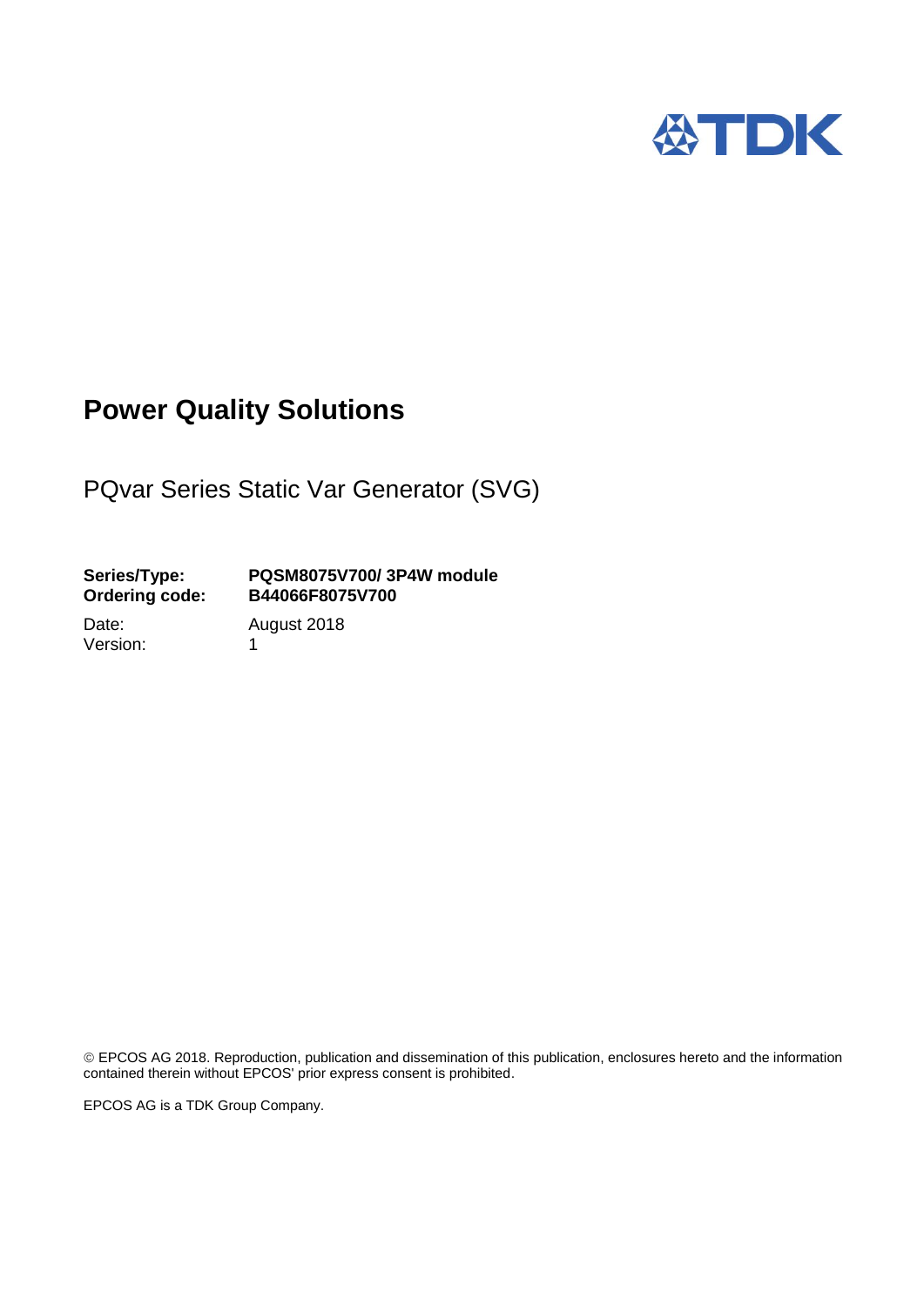

### **PQvar Series Static Var Generator (SVG) PQSM8075V700/ 3P4W module**

### **Characteristics]**

- Static Var Generator (SVG) PQvar Series utilizes three level inverter topology to provide real time response to reactive power requirements and load balancing. It monitors the current continuously and compensates the reactive part of the measured current.
- 75 kvar 3P4W (3-phase/4-wire) device for phase and neutral wire current correction

### **Features**

- User-friendly menu operation via TFT color touch screen
- Reactive power compensation cos  $\varphi \leq 0.99$
- **Ultra-fast reactive power compensation**
- Load balancing between phases and neutral wire
- Power factor correction fully inductive and capacitive current compensation from 0 ... 100%
- High performance and reliability
- Simple installation & commissioning

### **Typical applications**

- Industries having variable frequency drives, inverters UPS, furnaces such as paper, steel rolling mills, textile, garment, software parks, automotive, battery manufacturing, continuous process plants, pharmaceutical industries, etc.
- Green power generation (e.g. photovoltaics and wind turbines)
- Data centers, hotels, hospitals, shopping malls and office buildings

### **Safety features**

- $\blacksquare$  Highest safety and reliability
- Overload protection
- Internal short-circuit protection
- Overheating protection
- Overvoltage and undervoltage protection
- **Inverter bridge protection**
- Resonance protection
- Fan fault alarm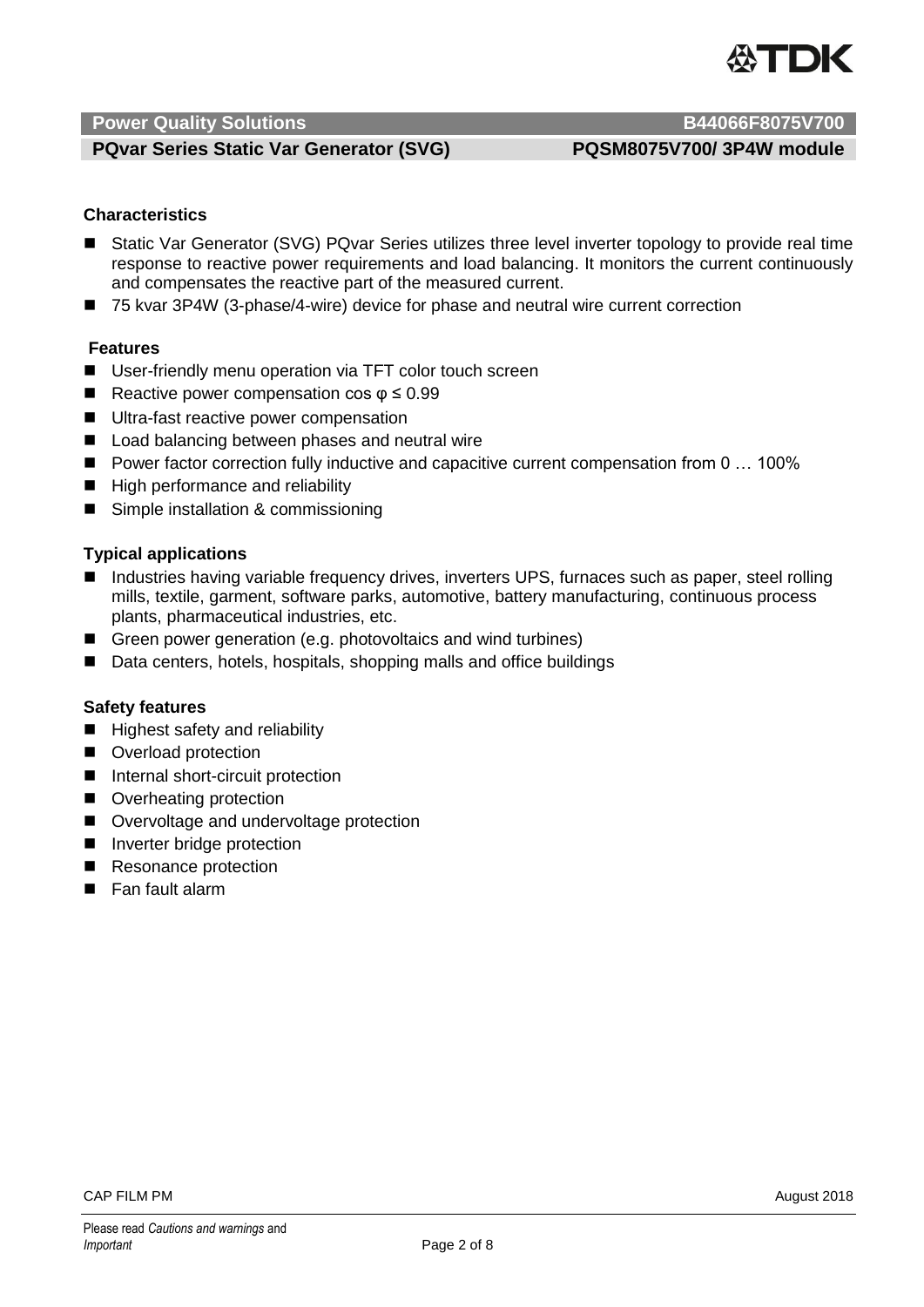

### **PQvar Series Static Var Generator (SVG) PQSM8075V700/ 3P4W module**

| <b>Technical data and specifications SVG system</b> |  |  |  |
|-----------------------------------------------------|--|--|--|
|-----------------------------------------------------|--|--|--|

| <b>Type</b>                     | PQSM8075V700                                                                                                                                                                                                                                                             |  |
|---------------------------------|--------------------------------------------------------------------------------------------------------------------------------------------------------------------------------------------------------------------------------------------------------------------------|--|
| Ordering code                   | B44066F8075V700                                                                                                                                                                                                                                                          |  |
| System input / number of phases | 3-phase/4-wire                                                                                                                                                                                                                                                           |  |
| Compensation capacity           | 75 kvar                                                                                                                                                                                                                                                                  |  |
| Frequency                       | 45 Hz to 62 Hz                                                                                                                                                                                                                                                           |  |
| Input voltage (min. / max.)     | 690V(-30%~+15%)                                                                                                                                                                                                                                                          |  |
| Inverter technology             | 12 IGBT three-level topology                                                                                                                                                                                                                                             |  |
| Steady state response time      | <15 ms (steady state response time to full steady state<br>compensation)                                                                                                                                                                                                 |  |
| Power factor correction         | Fully inductive and capacitive current compensation<br>from 0  100%                                                                                                                                                                                                      |  |
| Weight of a single unit         | Approx. 66 kg                                                                                                                                                                                                                                                            |  |
| Dimensions of a single unit     | Approx. 544x640x250 mm (w x d x h)                                                                                                                                                                                                                                       |  |
| <b>Current transformer</b>      | 3 CTs are needed. Source or load-side selectable, primary current<br>range 150 A  10000 A, secondary current 5 A (see details of<br>choosing the right CT in the manual)<br>External current transformers are mandatory needed, but not<br>included in the SVG delivery. |  |
| Efficiency                      | >97%                                                                                                                                                                                                                                                                     |  |
| Cabinet mounting                | Rack                                                                                                                                                                                                                                                                     |  |
| Cooling                         | Smart air cooling 359L/sec                                                                                                                                                                                                                                               |  |
| Communication ports             | RS485, CAN, and network port                                                                                                                                                                                                                                             |  |
| Communication protocols         | <b>Modbus and PMBus</b>                                                                                                                                                                                                                                                  |  |
| Operating temperature           | $-10$ $+40$ °C                                                                                                                                                                                                                                                           |  |
| Protection class                | IP20 (other IP classes are customizable)                                                                                                                                                                                                                                 |  |
| Panel color                     | RAL7035 light grey                                                                                                                                                                                                                                                       |  |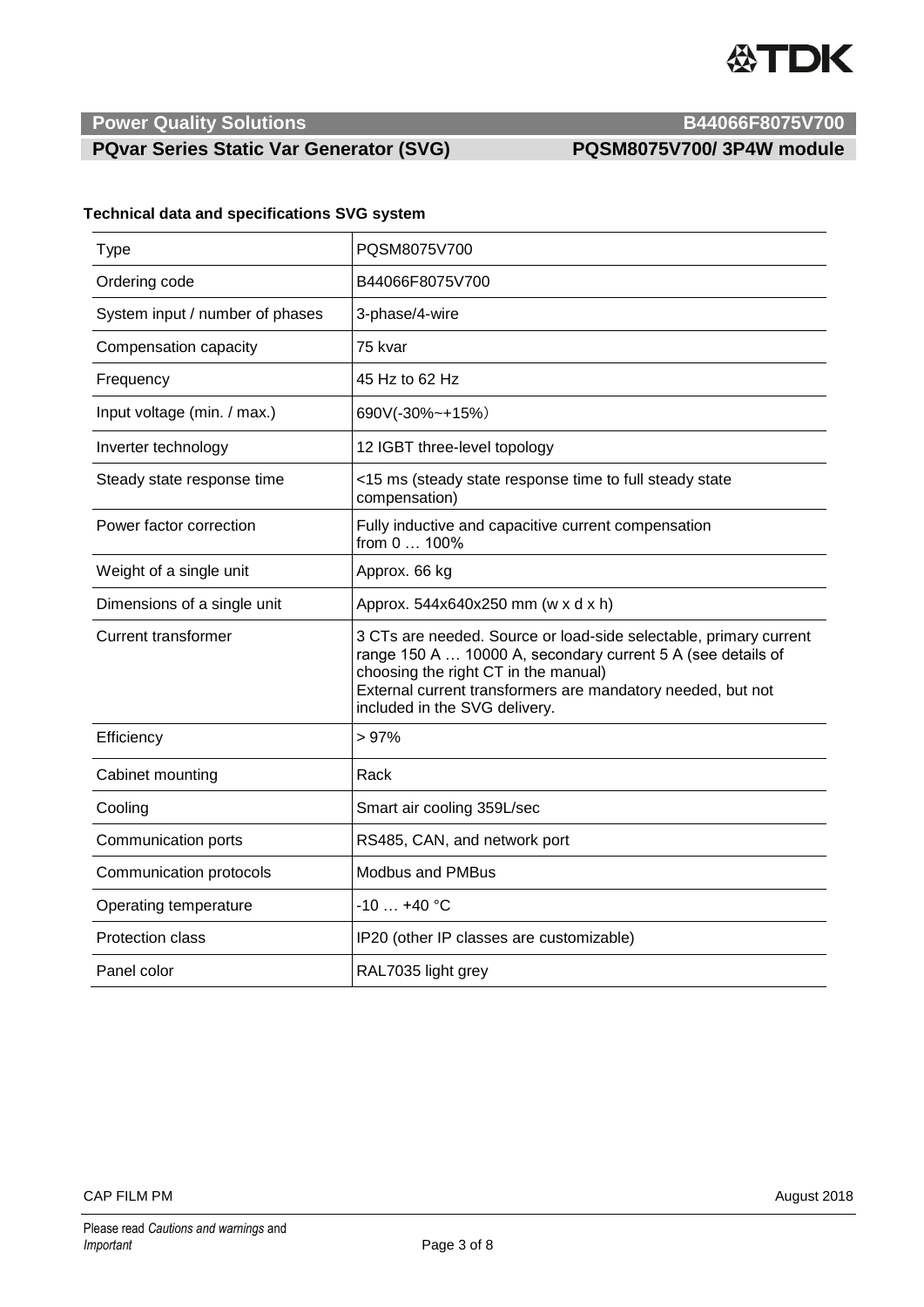

### **PQvar Series Static Var Generator (SVG) PQSM8075V700/ 3P4W module**

|  | Technical data and specifications SVG system (cont.) |  |  |
|--|------------------------------------------------------|--|--|
|--|------------------------------------------------------|--|--|

| Humidity                                                      | 5%~95%, non-condensing                                                                                                       |  |  |
|---------------------------------------------------------------|------------------------------------------------------------------------------------------------------------------------------|--|--|
| Self-protection                                               | Yes                                                                                                                          |  |  |
| Overheating protection                                        | Yes                                                                                                                          |  |  |
| Overvoltage and undervoltage<br>protection                    | Yes                                                                                                                          |  |  |
| Typical noise level                                           | < 65 dB (depending on model and load conditions)                                                                             |  |  |
| Altitude                                                      | 1% up 1500 m. Between 1500 m to 4000 m, according to<br>GB/T3859.2, the power decreases by 1% for every additional 100<br>m. |  |  |
| General safety requirements for<br>SVG use and operation area | EN 50178:1997/IEC 50178:1997                                                                                                 |  |  |
| <b>SVG EMC requirements</b>                                   | EN 61000_6_2(2005)/EN55011, GROUP1, CLASS A                                                                                  |  |  |
|                                                               | IEC 61000_6_2(1999)/CISPR11, GROUP1, CLASS A                                                                                 |  |  |
| SVG performance requirements                                  | EN 50091-3/IEC 62040-3/AS 62040-3(VFI SS 111)                                                                                |  |  |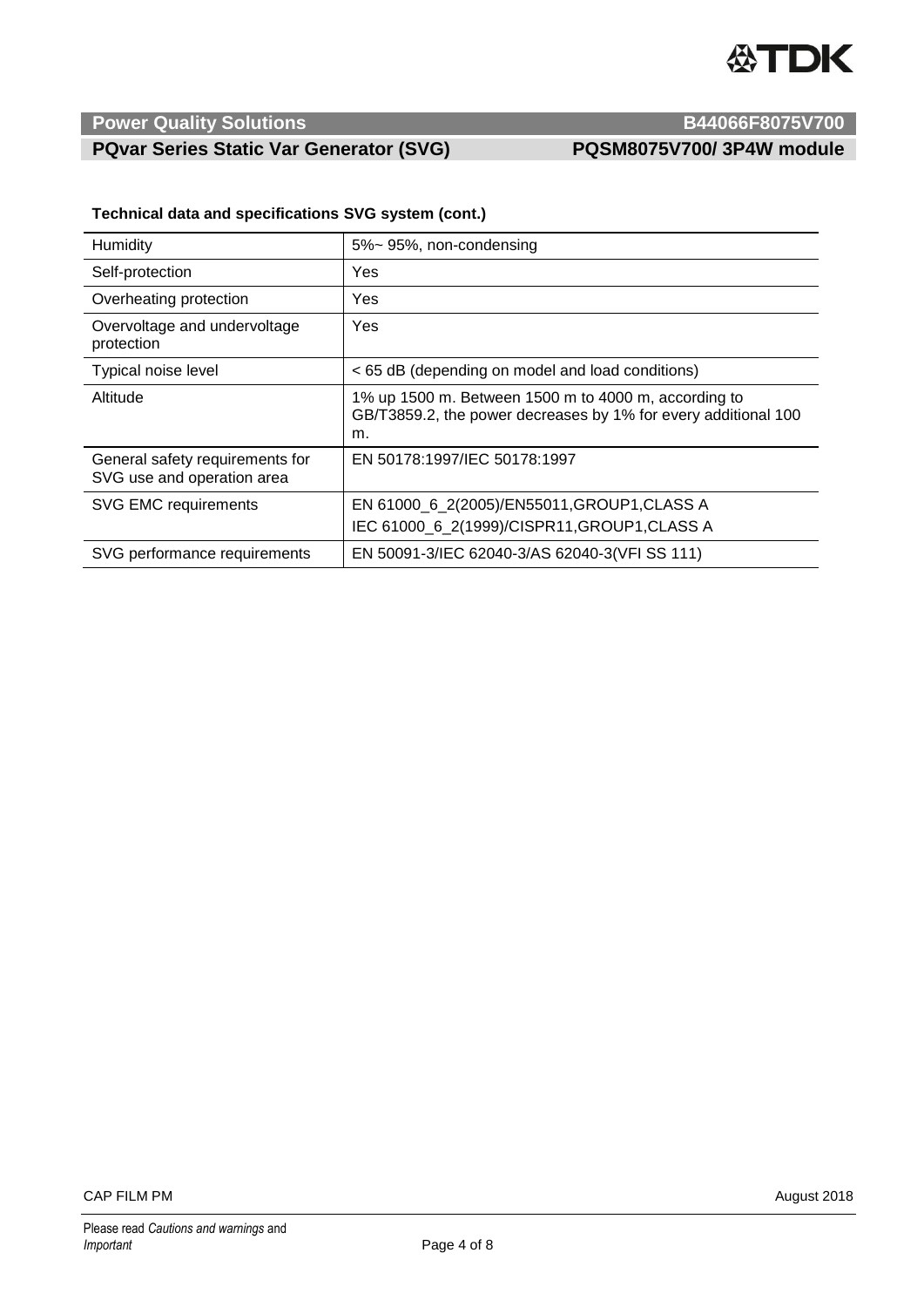# **公TDK**

### **Power Quality Solutions B44066F8075V700**

### **PQvar Series Static Var Generator (SVG) PQSM8075V700/ 3P4W module**

**Dimensional drawing – 75 kvar module**

### **Outside cabinet dimensional drawings**



| <b>Model</b>   | W (width) mm | D (depth) mm | H (height) mm |
|----------------|--------------|--------------|---------------|
| 75 kvar module | 544          | 640          | 250           |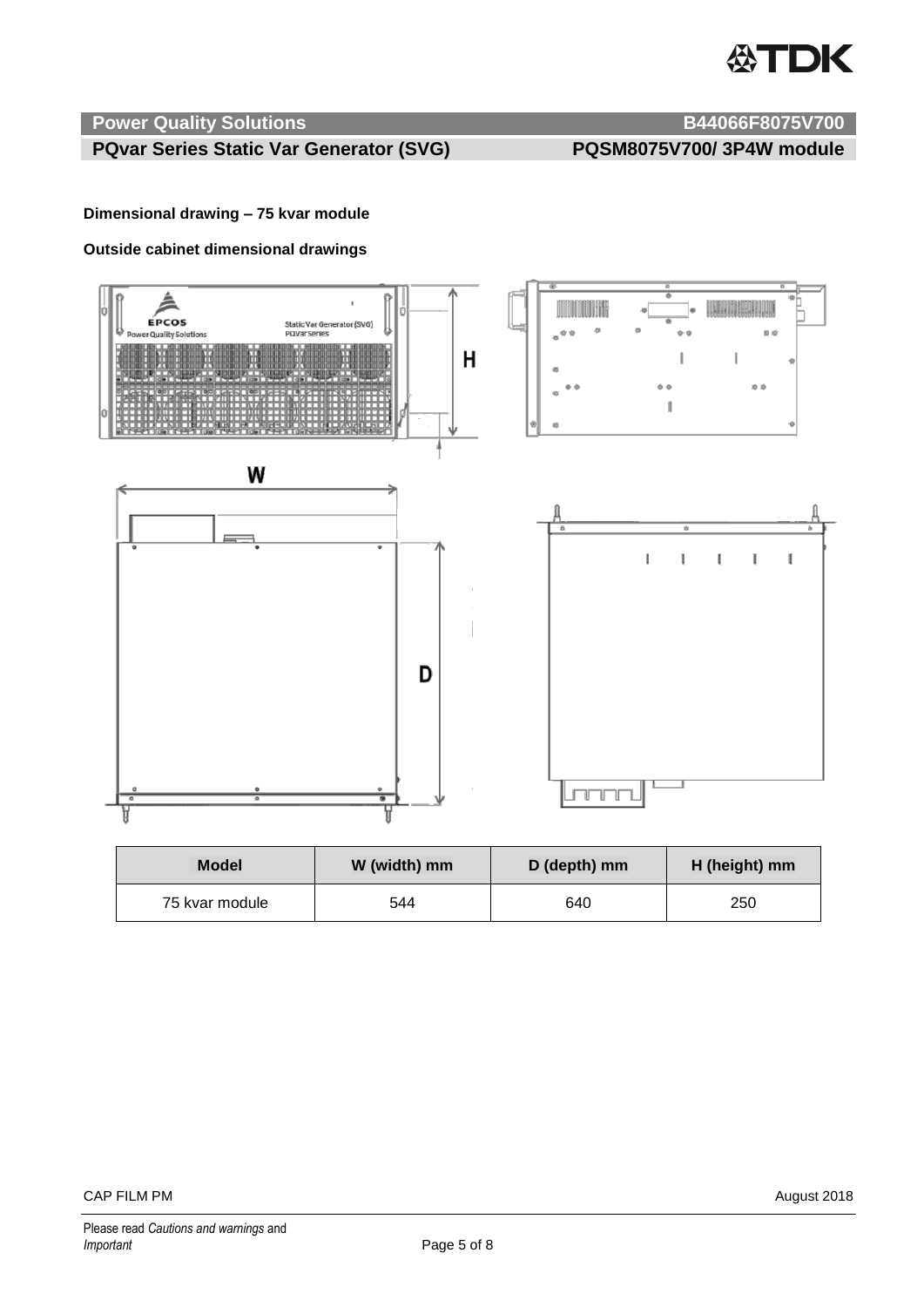

**PQvar Series Static Var Generator (SVG) PQSM8075V700/ 3P4W module**

### **AC mains connection**



Wiring terminal

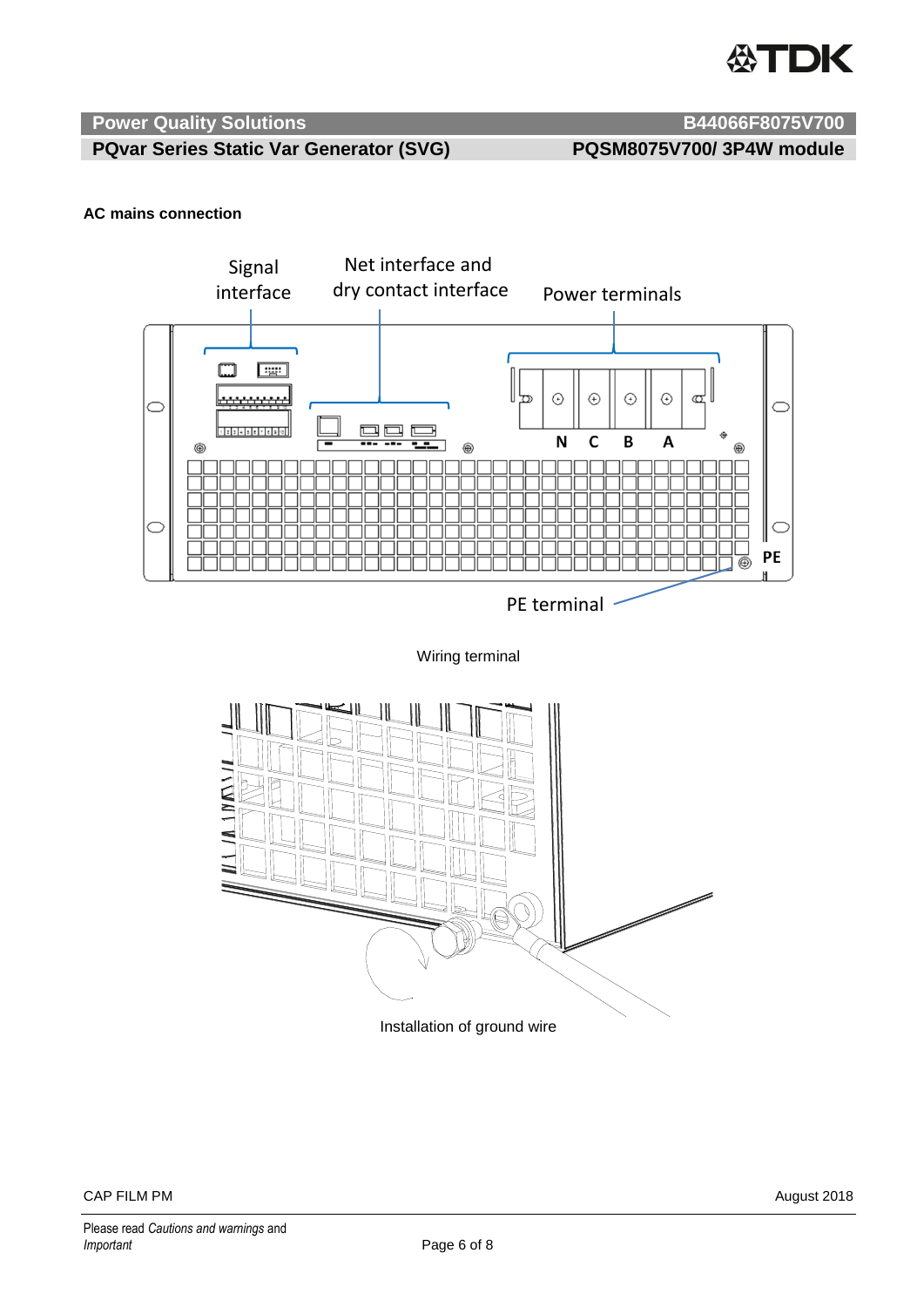

**PQvar Series Static Var Generator (SVG) PQSM8075V700/ 3P4W module**

### **Connection Diagram**

### Grid



Principle of CT connection

Note: Current transformers are not included in the delivery and must be purchased separately.

### **Please also carefully read the cautions, notes and warnings in the SVG PQVar operating and installation instructions manual!**